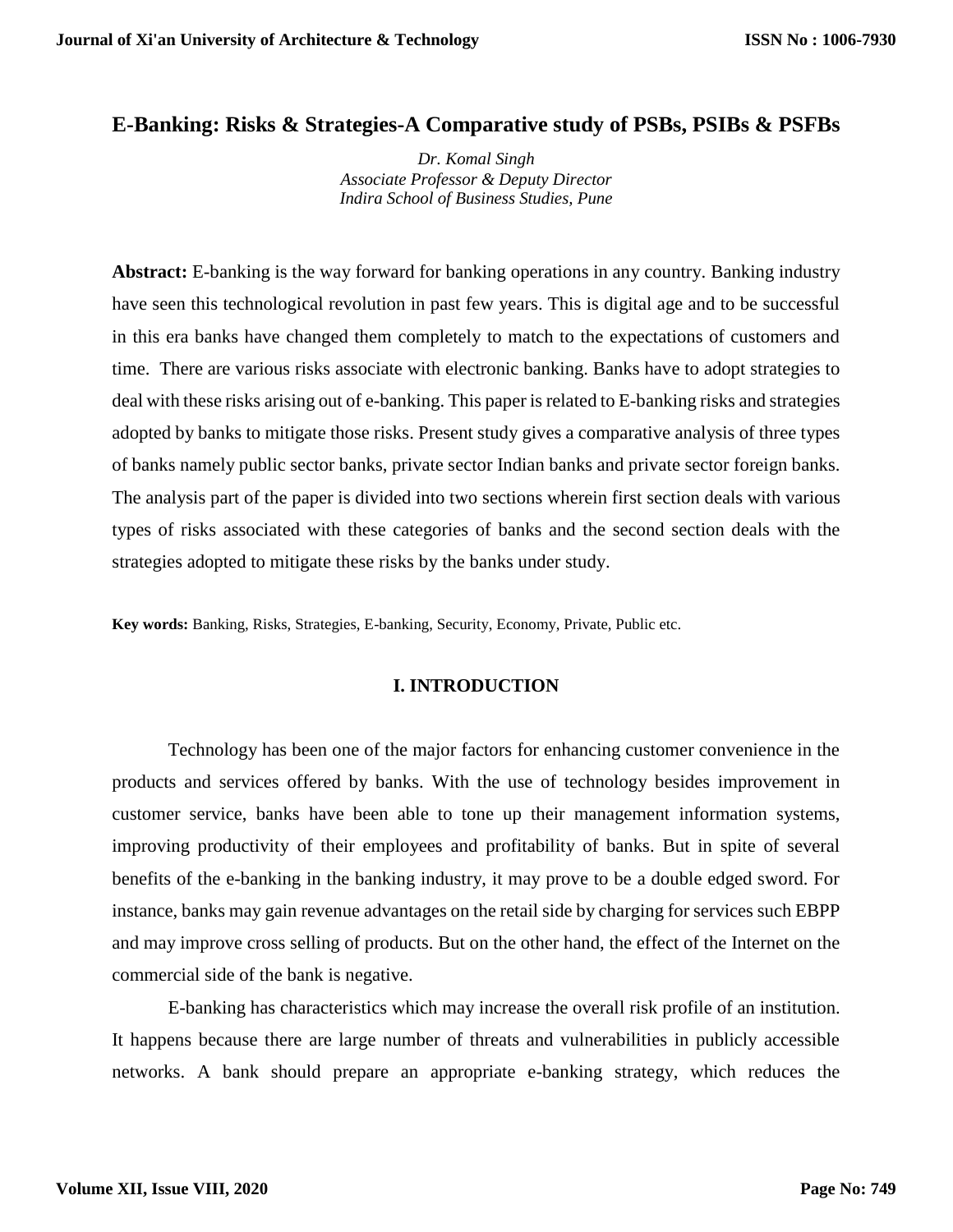vulnerabilities and at the same time, increases the wealth of a bank. E-banking poses a range of risks and threats. These are: -

**Transaction/Operations Risk:** With full computerization of bank branches, banks are increasingly dependent on information technology for their day-to-day operations. This has increased the risk due to business operations. Transaction/operations risk arises from fraud, processing errors, system disruptions, or other unanticipated events resulting in the institution's inability to deliver products and services. These risks may arise due to weaknesses in design, implementation and monitoring of banks' information system, inadequate technology, negligence by customers and employees, fraudulent activity by employees and hackers. However, it adds to the operational risk. Banks face three main types of operations risk like volume forecasts, management information systems and outsourcing.

**Credit Risk:** Generally, a financial institution's credit risk is not increased by the mere fact that a loan is originated through an e-banking channel. However, management should consider additional precautions when originating and approving loans electronically, including assuring management information systems effectively track the performance of portfolios originated through e-banking channels. The following aspects of on-line loan origination and approval tend to make risk management of the lending process more challenging. If not properly managed, these aspects can significantly increase credit risk.

**Liquidity, Interest Rate, Price/Market Risks:** Funding and investment-related risks could increase with an institution's e-banking initiatives depending on the volatility and pricing of the acquired deposits. The Internet provides institutions with the ability to market their products and services globally. Internet-based advertising programs can effectively match yield-focused investors with potentially high-yielding deposits. But Internet-originated deposits have the potential to attract customers who focus exclusively on rates and may provide a funding source with risk characteristics similar to brokered deposits. An institution can control this potential volatility and expanded geographic reach through its deposit contract and account opening practices, which might involve face-to-face meetings or the exchange of paper correspondence.

**Compliance/Legal Risk:** Legal risk arises when violation of laws, rules and regulations or prescribed practices takes place or when the legal rights and obligations of parties to a transaction are not well established. These risks may also arise due to uncertainty about the validity of some agreements formed via electronic media and law, regarding customer disclosures and privacy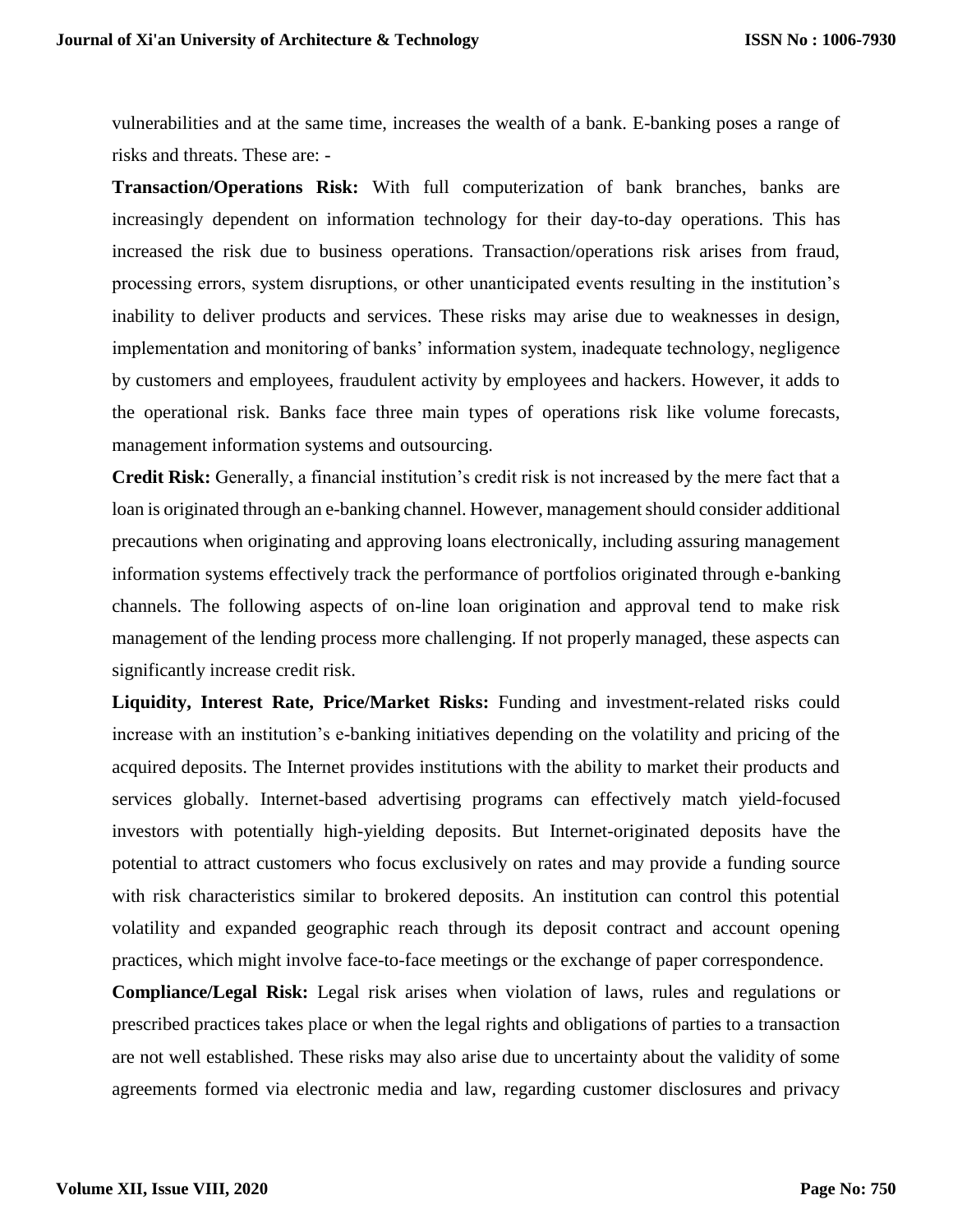protection. Compliance and legal issues arise out of the rapid growth in usage of e-banking and the differences between electronic and paper-based processes. E-banking is a new delivery channel where the laws and rules governing the electronic delivery of certain financial institution products or services may be ambiguous or still evolving.

**Strategic Risk:** On strategic risk, e-banking is relatively new and, as a result, there can be a lack of understanding among senior management about its potential and implications. People with technological, but not banking, skills can end up driving the initiatives. E-initiatives can spring up in an incoherent and piecemeal manner in firms. They can be expensive and can fail to recoup their cost. Furthermore, they are often positioned as loss leaders (to capture market share), but may not attract the types of customers that banks want or expect and may have unexpected implications on existing business lines.

**Reputation Risk:** Reputation risk is the risk of getting significant negative public opinion, which may result in loss of funding or customer. This is considerably heightened for banks using the Internet. For example, the Internet allows for the rapid dissemination of information which means that any incident, either good or bad, is common knowledge within a short space of time. Internet rumors can easily become self-fulfilling prophecies. The speed of the Internet considerably cuts the optimal response times for both banks and regulators to any incident. Banks must ensure their crisis management, particularly PR, processes are able to cope with Internet related incidents (whether they be real or hoaxes).

**Business Risk:** Business risks are also significant. Given the newness of e-banking, nobody knows much about whether e-banking customers will have different characteristics from the traditional banking customers. This could render existing score card models inappropriate, thus, resulting in either higher rejection rates or inappropriate pricing to cover the risk. Banks may not be able to assess credit quality at a distance as effectively as they do in face to face circumstances. It could be more difficult to assess the nature and quality of collateral offered at a distance, especially if it is located in an area the bank is unfamiliar with particularly if this is overseas. Furthermore, as it is difficult to predict customer volumes and the stickiness of e-deposits, things which could lead either to rapid flows in or out of the bank, it could be very difficult to manage liquidity.

**Security Risk:** Security issues are a major source of concern for everyone both inside and outside the banking industry. E-banking increases security risks, potentially exposing hitherto isolated systems to open and risky environment. Security risk may arise due to the unauthorized access to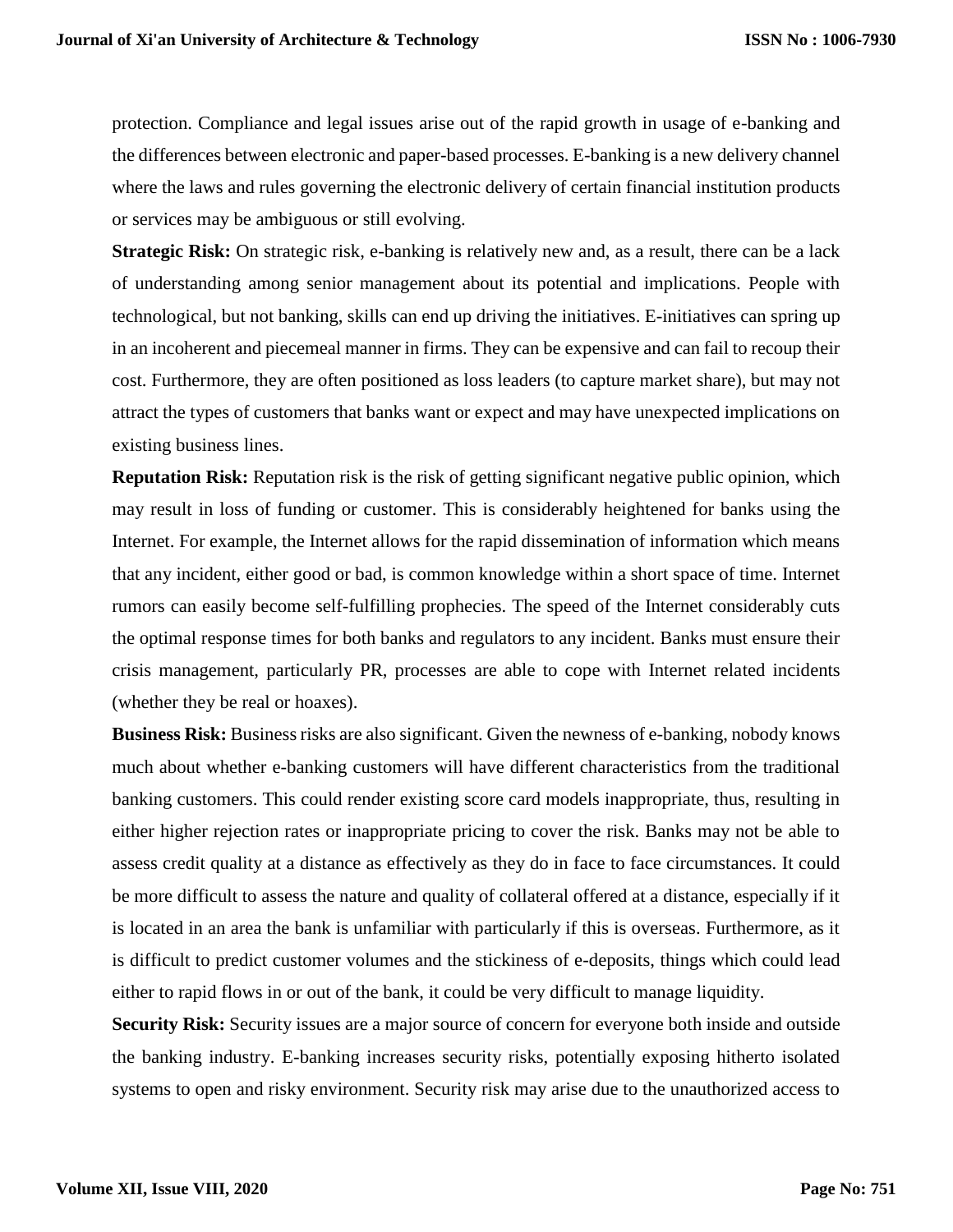bank's key information like accounting system, risk management system and portfolio management system. A breach of security could result in direct financial loss to the bank. In addition to external attacks, banks are exposed to security risk from internal sources e.g. employees' fraud.

**Cross Border Risk:** E-banking extends the geographic reach of banks and customers beyond national borders which may lead to cross border risks. These risks are of different types as:

- This risk involves **legal and regulatory risks**, as there may be uncertainty about legal requirements in some countries and jurisdiction ambiguities with respect to the responsibilities of different national authorities. Such considerations may expose the banks to legal risks associated with non-compliance of different national laws and regulations.
- Cross border transactions also involves **credit risk**, since it is difficult to appraise an application for a loan from a customer in another country.
- Banks accepting foreign currencies in payment for electronic money may be subjected to **market risk** because of movements in foreign exchange rates.

E-banking has become a necessary survival weapon and is fundamentally changing the banking industry worldwide. No country today has a choice-whether to implement e-banking or not given the global and competitive nature of the economy. Banks have to upgrade and constantly think of new innovative customized packages and services to remain competitive. The invasion of banking by technology has created an information age and commoditization of banking services.

The rise of e-banking is redefining business relationships and the most successful banks will be those that can truly strengthen their relationship with their customers. Without any doubt, the international scope of e-banking provides new growth perspectives and Internet business is a catalyst for new technologies and new business processes.

#### **II. SCOPE OF THE STUDY**

For the purpose of the study, following banks, which are providing e-banking services to their customers, are considered and divided into three categories:

**PSBs:** State Bank of India, Allahabad Bank, Bank of Baroda, Canara Bank, Corporation Bank, Oriental Bank of Commerce, Punjab National Bank and Syndicate Bank.

**PSIBs**: ICICI Bank, HDFC Bank Ltd., IDBI Ltd., Centurion Bank of Punjab Ltd.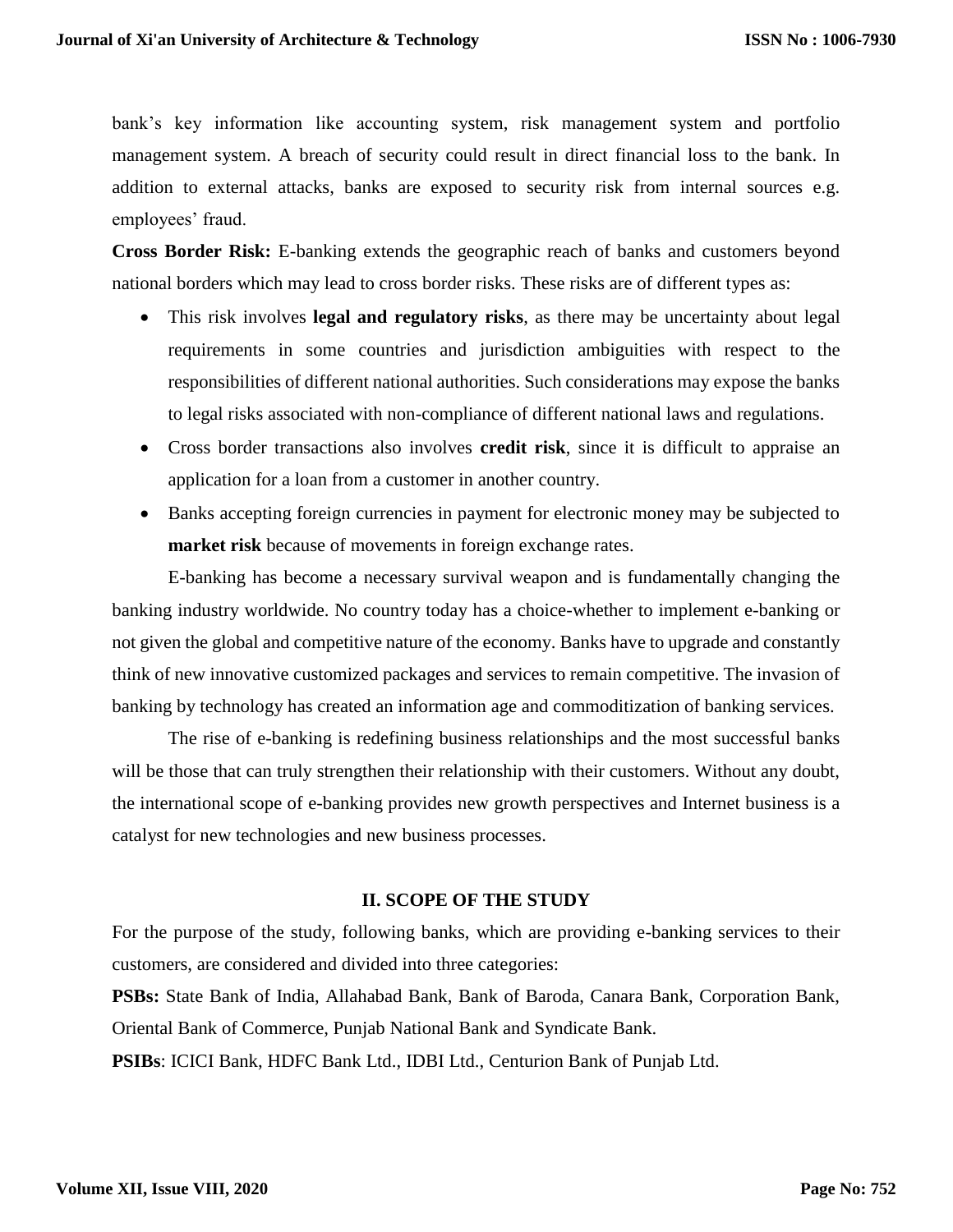**PSFBs:** American Express Bank Ltd., Bank of America NT and SA, Citibank N.C., Deutsche Bank A.G., Standard Chartered Bank.

#### **III. OBJECTIVES & HYPOTHESIS**

#### **Research Objectives**

The present study aims to examine the progress, prospects and the problems associated with ebanking in India. In this broader framework, an attempt is made to achieve the following specific objectives of the study:

- To study the various types of risks associated with e-banking and the strategies used by the banks to mitigate these risks.
- To suggest the measures for improving the performance of e-banking in India.

#### **Research Hypothesis**

The following hypotheses are formulated to achieve the objectives:

- H<sub>01</sub>: There is no significant difference in the various types of risks associated with e-banking in PSBs, PSIBs and PSFBs in India.
- Ha1: There is a significant difference in the various types of risks associated with e-banking in PSBs, PSIBs and PSFBs in India.
- H02: There is no significant difference in the various types of strategies used by PSBs, PSIBs and PSFBs in India to mitigate these risks.
- Ha2: There is a significant difference in the various types of strategies used by PSBs, PSIBs and PSFBs in India to mitigate these risks.

#### **IV. RESEARCH METHODOLOGY AND DATA BASE**

#### **Data Collection:**

The present study is of analytical and exploratory nature. Accordingly, the use is made of primary as well as secondary data. The primary data is collected with the help of pre-tested structured questionnaires from a sample of 150(50 from each group) respondents from Haryana, Delhi, Chandigarh and Punjab using the services provided by the various branches of PSBs, PSIBs and PSFBs with the help of judgment or purposive sampling method for the purpose of study of various risks associated with e-banking and strategies used for their management.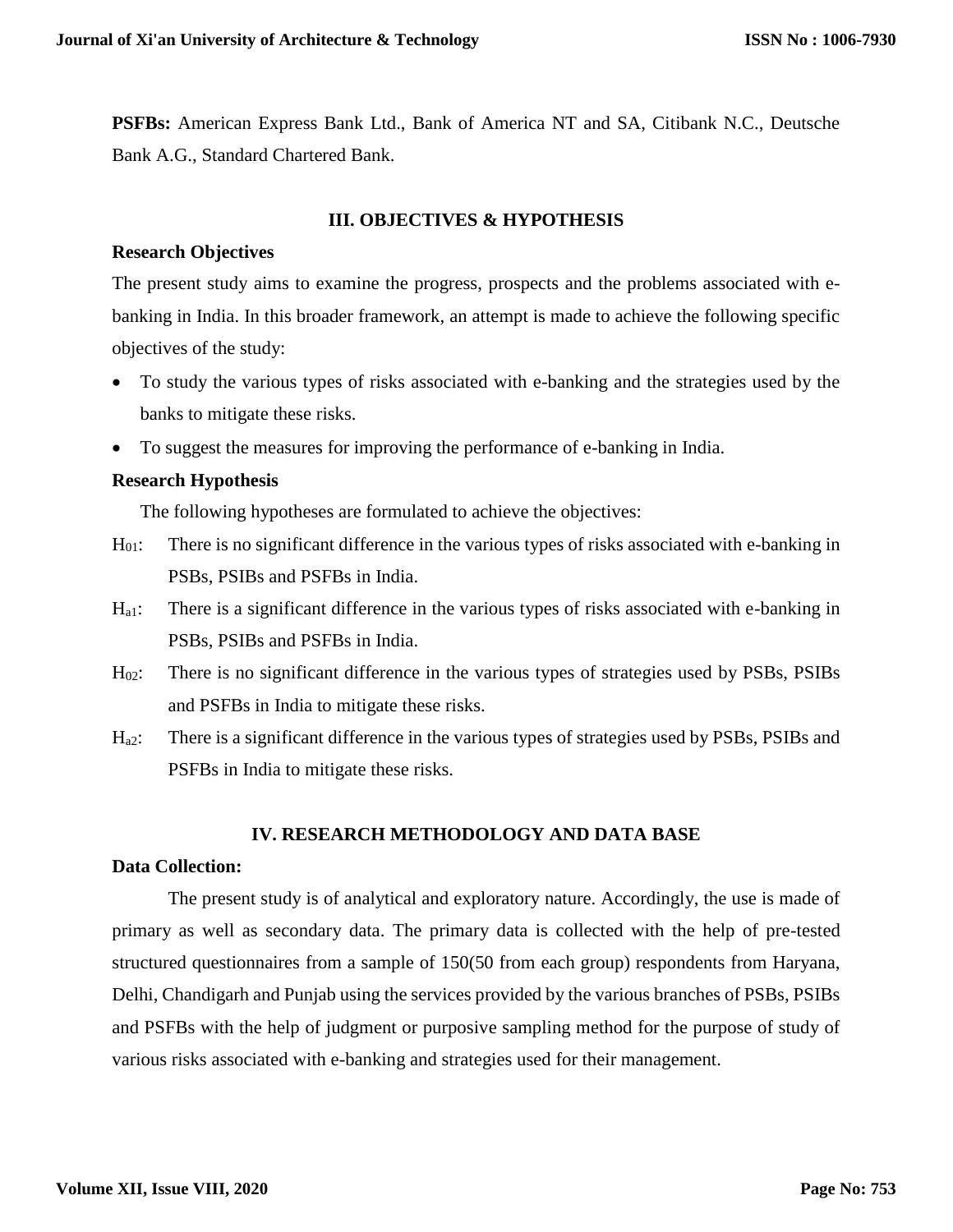To ensure the reliability and validity, the questionnaire was prepared for the bankers to study the risks associated with e-banking and strategies being used by them for their management. Besides questionnaires; interviews and group discussion techniques were also used to unveil the information. Some qualitative questions were also put to the respondents to get the information about the services provided to them by their banks.

The secondary data were collected mainly from RBI monthly bulletins, IBA Bulletins, Economic and Political weekly, Bank Management, Professional Banker; and the newspapers like The Economic Times, The Financial Express, The Hindu and Mail Today have also been referred. **Data Analysis:**

The collected data in the present study are analyzed through descriptive and inferential statistical techniques. The analysis has been in conformity with the objectives of the study and the hypotheses formulated to achieve those objectives. In order to examine the various e-banking risks, strategies and their interplay in different banks, various statistical techniques have been applied like frequency distribution, percentage, sample mean, standard deviation, chi-square and ANOVA. The application of normal distribution has been followed in order to categorize the different variables.

#### **Limitations of the Study**

In obtaining the responses from the respondents, chances of bias cannot be ruled out, yet every effort has been made to minimize its adverse impact by employing cross questioning and cross examining techniques. There are many banks under the three categories of Public, Private and Foreign banks in India, but only selected banks/branches have been taken for the purpose of the study. Therefore, the results obtained may not represent the scenario of all the banks in India.

#### **V. ANALYSIS**

#### **SECTION-1: E-BANKING RISKS**

This section covers the various types of risks with respect to selected PSBs, PSIBs and PSFBs. Six types of risks are considered, i.e. transactional, market, credit, legal, strategic and reputational risks on three parameters like often, rarely and never have been taken for each of these risks.

.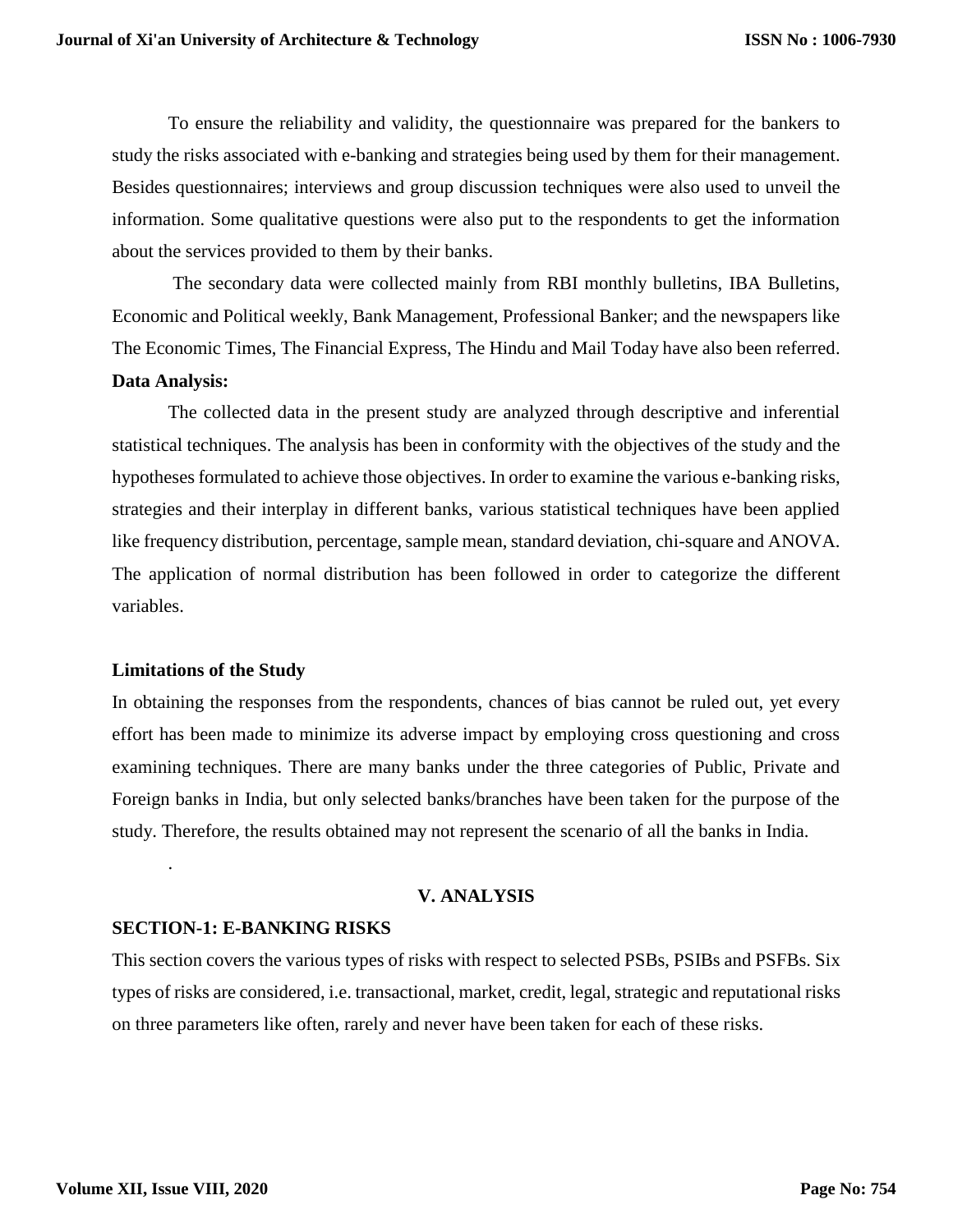### **5.1.1 Transactional Risk**

Table 5.1.1 and figure 5.1a envisages that transaction risk is faced more often in PSIBs and PSFBs with equal percentage of 60 and less often in PSBs with 36 per cent. In case of PSBs, 14 per cent banks have never faced it, while this is minimum, i.e. 4 per cent in case of PSIBs and 10

per cent in PSFBs.

| Table - 5.1.1: Transactional Risk |  |
|-----------------------------------|--|
| No. of Respondents (percentage)   |  |

| <b>Name of Bank</b> | <b>Often</b> | <b>Rarely</b> | <b>Never</b> |
|---------------------|--------------|---------------|--------------|
| <b>PSBs</b>         | 18(36)       | 25(50)        | 07(14)       |
| <b>PSIBs</b>        | 30(60)       | 18(36)        | 02(04)       |
| <b>PSFBs</b>        | 30(60)       | 15(30)        | 05(10)       |



**Chi-Square = 4.667 Fig. 5.1a: Transactional Risk**

**Source:** Compiled from the responses obtained from respondents

#### **5.1.2 Credit Risk**

Table 5.1.2 and figure 5.1b shows that credit risk faced by the PSFBs is maximum, i.e. 60 per cent, whereas it is minimum, i.e. 40 per cent in PSBs. The table also presents that 32 per cent banks in public sector have never faced this risk, whereas this figure is 16 per cent in case of PSFBs.

**Table - 5.1.2: Credit Risk** No. of Respondents (percentage)

| <b>Name of Bank</b> | <b>Often</b> | <b>Rarely</b> | <b>Never</b> |
|---------------------|--------------|---------------|--------------|
| <b>PSBs</b>         | 20(40)       | 14(28)        | 16(32)       |
| <b>PSIBs</b>        | 21(42)       | 14(28)        | 15(30)       |
| <b>PSFBs</b>        | 30(60)       | 12(24)        | 08(16)       |



**Chi-Square = 4.667 Fig. 5.1b: Credit Risk**

**Source:** Compiled from the responses obtained from respondents

#### **5.1.3 Market Risk**

Table 5.1.3 and figure 5.1c reveals that most of the banks have never faced this risk. Only 20 per cent banks in PSFBs and 10 per cent in PSIBs are facing this risk oftenly. PSBs are again at the 3rd position with 62 per cent banks, which have never faced it.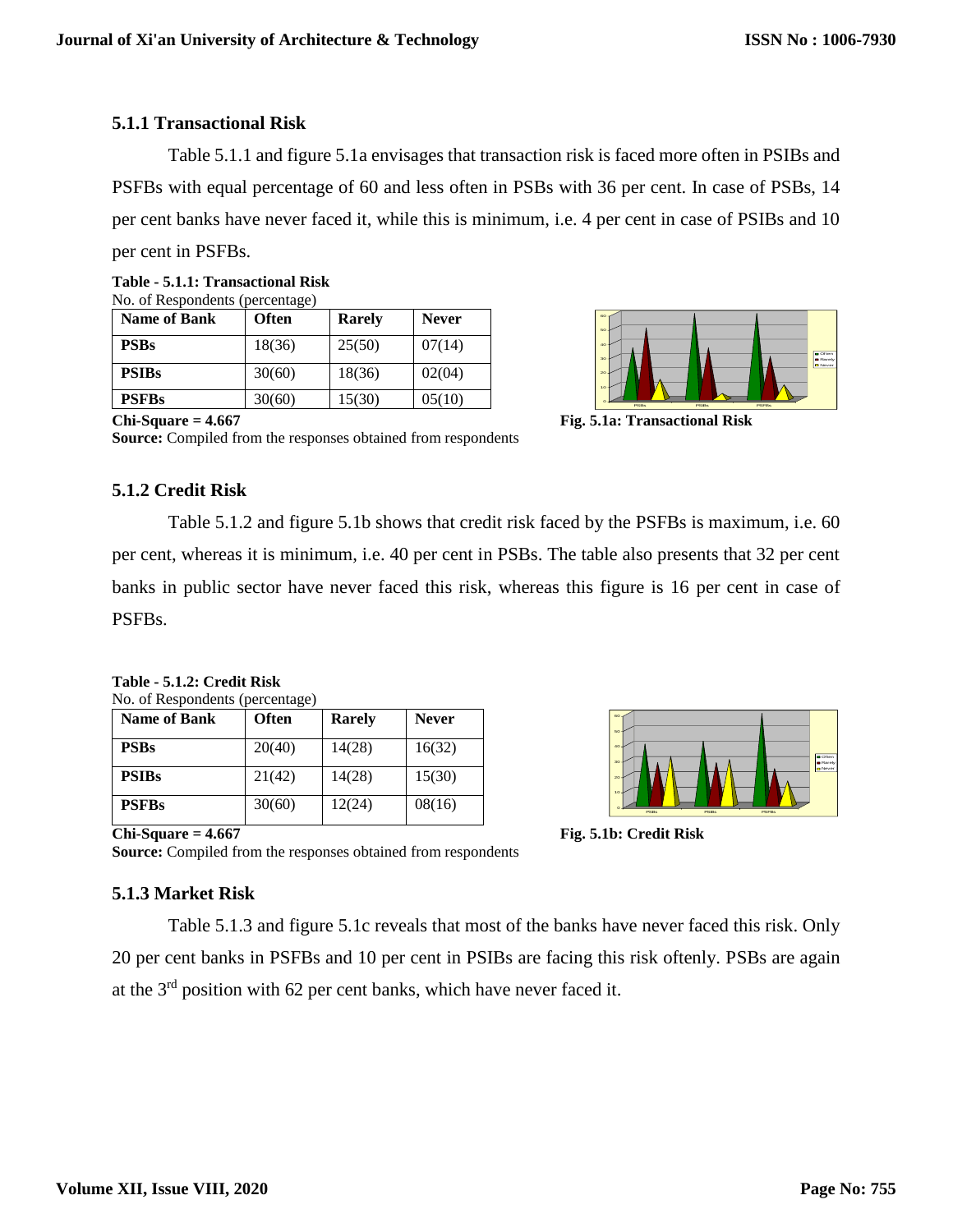| <b>Name of Bank</b> | <b>Often</b> | <b>Rarely</b> | <b>Never</b> |
|---------------------|--------------|---------------|--------------|
| <b>PSBs</b>         |              | 19(38)        | 31(62)       |
| <b>PSIBs</b>        | 05(10)       | 17(34)        | 28(56)       |
| <b>PSFBs</b>        | 10(20)       | 22(44)        | 18(36)       |



**Source:** Compiled from the responses obtained from respondents **Fig. 5.1c: Market Risk**

#### **5.1.4 Legal Risk**



Table 5.1.4 and figure 5.1d presents that legal risk is not faced oftenly by any bank in all the three groups. PSIBs are at the  $1<sup>st</sup>$  position with minimum 52 per cent banks never facing it. On the other hand, PSFBs and PSBs are at the  $2<sup>nd</sup>$  and  $3<sup>rd</sup>$  position where 62 per cent and 72 per cent banks respectively have never faced it.

**Table - 5.1.4: Legal Risk** No. of Respondents (percentage)

| <b>Name of Bank</b> | <b>Often</b> | <b>Rarely</b> | <b>Never</b> |
|---------------------|--------------|---------------|--------------|
| <b>PSBs</b>         |              | 14(28)        | 36(72)       |
| <b>PSIBs</b>        |              | 24(48)        | 26(52)       |
| <b>PSFBs</b>        |              | 19(38)        | 31(62)       |



**Source:** Compiled from the responses obtained from respondents **Fig. 5.1d: Legal Risk**

#### **5.1.5 Strategic Risk**

**Table - 5.1.5: Strategic Risk**

Table 5.1.5 and figure 5.1e depicts that strategic risk is not oftenly faced in PSBs, whereas 66 per cent have never faced it and 34 per cent have faced it rarely. PSFBs are again at the leading position where only 10 per cent banks facing it oftenly and 48 per cent not facing it at all. On the other hand, PSIBs are at the middle position with 10 per cent and 40 per cent banks facing it oftenly and rarely respectively; and 50 per cent had never faced this risk.

| No. of Respondents (percentage) |              |        |              |
|---------------------------------|--------------|--------|--------------|
| <b>Name of Bank</b>             | <b>Often</b> | Rarely | <b>Never</b> |
| <b>PSBs</b>                     |              | 17(34) | 33(66)       |
| <b>PSIBs</b>                    | 05(10)       | 20(40) | 25(50)       |
| <b>PSFBs</b>                    | 05(10)       | 21(42) | 24(48)       |

**Example 1**<br> **Source:** Compiled from the responses obtained from respondents **Fig. 5.1e: Strategic Risk** 

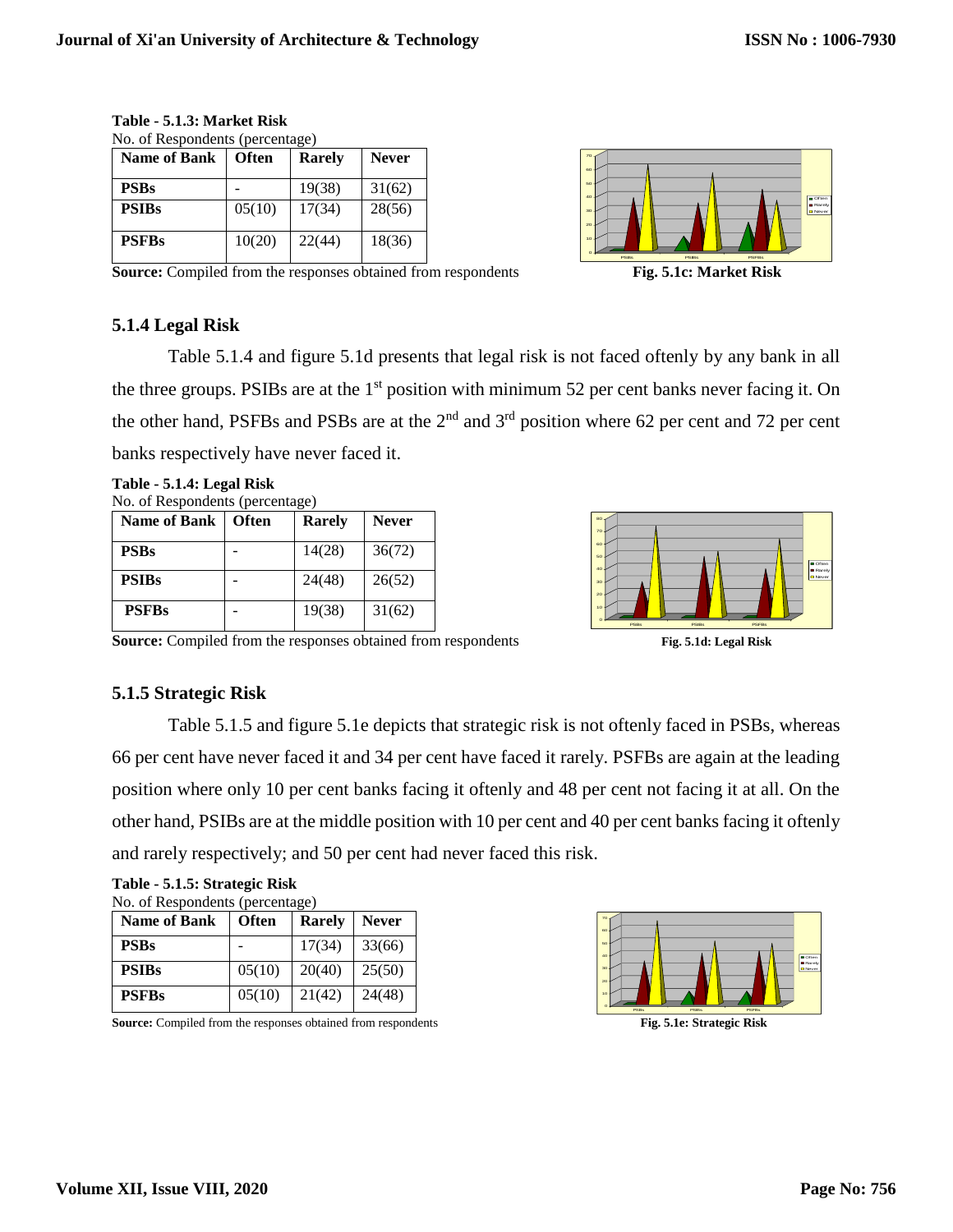## **5.1.6 Reputational Risk**

Table 5.1.6 and figure 5.1f projects that reputational risk is not so often faced in any type of bank. In PSBs, maximum 70 per cent banks have never faced it and this percentage is 50 per cent each in PSIBs and PSFBs. PSFBs and PSIBs are at the  $1<sup>st</sup>$  and  $2<sup>nd</sup>$  position respectively, who faced this risk oftenly to the extent of 12 per cent and 10 per cent respectively.

| Table - 5.1.6: Reputational Risk |  |
|----------------------------------|--|
| No. of Respondents (percentage)  |  |

| <b>Name of Bank</b> | <b>Often</b> | <b>Rarely</b> | <b>Never</b> |
|---------------------|--------------|---------------|--------------|
| <b>PSBs</b>         |              | 15(30)        | 35(70)       |
| <b>PSIBs</b>        | 05(10)       | 20(40)        | 25(50)       |
| <b>PSFBs</b>        | 06(12)       | 19(38)        | 25(50)       |



#### **Source:** Compiled from the responses obtained from respondents **Fig. 5.1f: Reputational Risk**

#### **5.1.7 Combined Frequency of the Risks**

Table 5.1.7 and figure 5.1g elucidates the combined status of the three groups of banks regarding various risks of e-banking. It is clear that PSFBs are facing more risks where maximum 27 per cent banks are facing these risks oftenly. The banks who have never faced risks is also minimum, i.e. 37 per cent in PSFBs. PSIBs are at the 2<sup>nd</sup> position where 22 per cent and 40 per cent banks from the total are facing it oftenly and never faced it respectively. In case of PSBs only 13 per cent are facing it oftenly which is lowest among all the groups and maximum 52 per cent have never faced these types of risks.

| Table - 5.1.7: Combined Frequency of Risks |
|--------------------------------------------|
| No. of Respondents (percentage)            |

| <b>Name of Bank</b> | <b>Often</b> | <b>Rarely</b> | <b>Never</b> |
|---------------------|--------------|---------------|--------------|
| <b>PSBs</b>         | 38(13)       | 104(35)       | 158(52)      |
| <b>PSIBs</b>        | 66(22)       | 113(38)       | 121(40)      |
| <b>PSFBs</b>        | 81(27)       | 108(38)       | 111(37)      |

**Chi-Square = 6.000\*** (Significant at 5% level)



**ANOVA: F = 16.1(F.5, 2, 6 = 5.14) Fig. 5.1g: Combined Frequency of Risks**

**Source:** Compiled from the responses obtained from respondents The calculated value of F, i.e.16.1 is more than the tabulate value, i.e. 5.14 hence, the null hypothesis i.e. there is no significant difference in the various types of risks associated with ebanking in PSBs, PSIBs and PSFBs in India cannot be accepted. It means that the alternative hypothesis, i.e. there is a significant difference in the various types of risks associated with ebanking in PSBs, PSIBs and PSFBs in India can be accepted.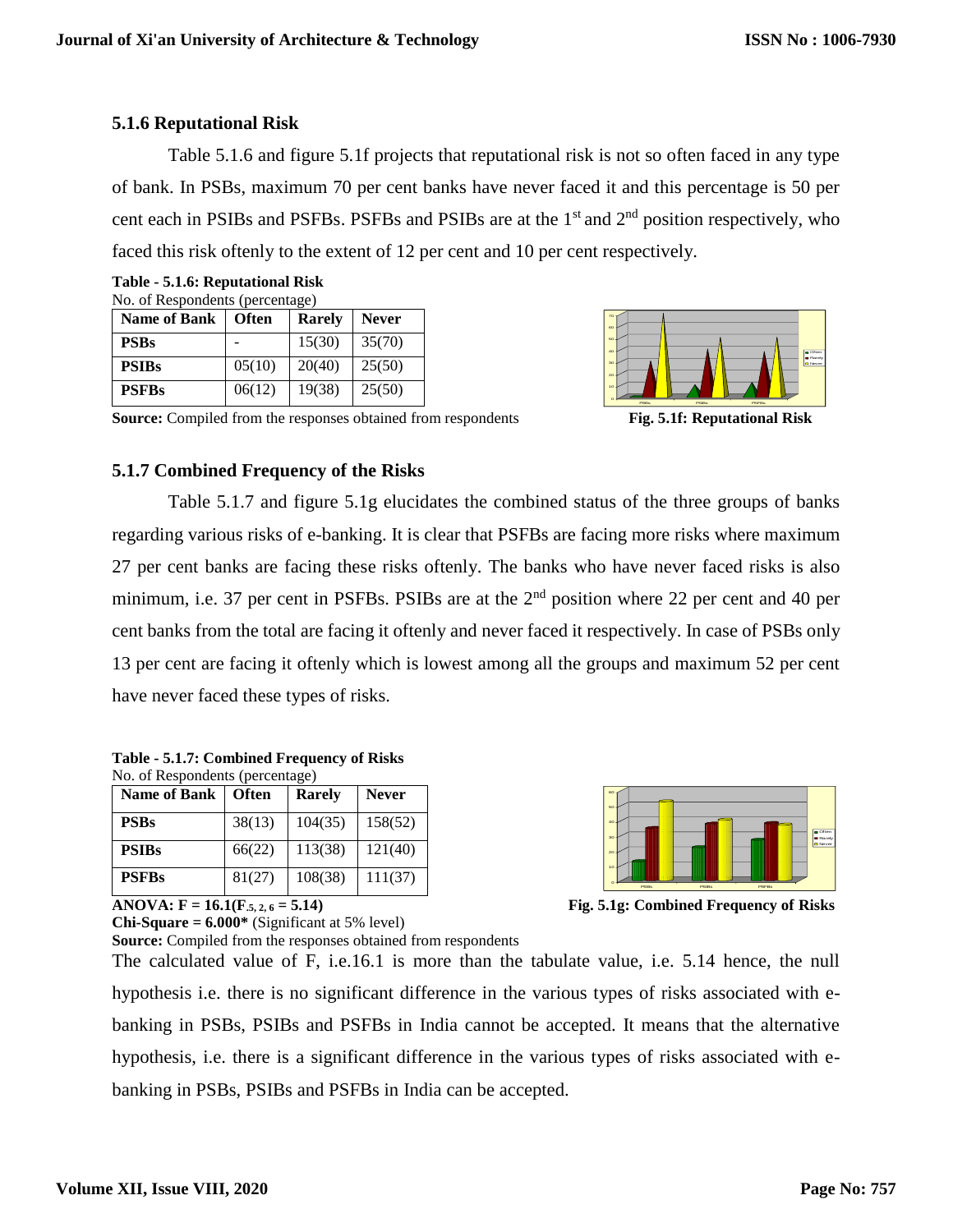### **SECTION-2: E-BANKING RISKS' STRATEGIES**

This section presents the analysis of various types of e-banking strategies used by the three categories of banks to deal with the above mentioned risks. An analysis of each of these strategies has been made on the basis of three parameters, i.e. often, rarely and never.

#### **5.2.1 Passwords and PIN**

Table 5.2.1 and figure 5.2a envisages that all the banks in private and foreign sector are using passwords and PIN, whereas these are being used oftenly by 92 per cent of PSBs.

**Table - 5.2.1: Passwords and PIN**

No. of Respondents (percentage)

| <b>Name of Bank</b> | <b>Often</b> | <b>Rarely</b> | <b>Never</b> |
|---------------------|--------------|---------------|--------------|
| <b>PSBs</b>         | 46(92)       | 04(08)        |              |
| <b>PSIBs</b>        | 50(100)      |               |              |
| <b>PSFBs</b>        | 50(100)      |               |              |



**Source:** Compiled from the responses obtained from respondents **Fig. 5.2a: Passwords and PIN**

#### **5.2.2 Public Key Infrastructure**



| Table - 5.2.2: Public Key Infrastructure |  |
|------------------------------------------|--|
| No. of Respondents (percentage)          |  |

| <b>Name of Bank</b> | <b>Often</b> | <b>Rarely</b> | <b>Never</b> |
|---------------------|--------------|---------------|--------------|
| <b>PSBs</b>         | 19(38)       | 19(38)        | 12(24)       |
| <b>PSIBs</b>        | 15(30)       | 29(58)        | 06(12)       |
| <b>PSFBs</b>        | 24(48)       | 20(40)        | 06(12)       |



**Chi-Square = 4.909 Fig. 5.2b: Public Key Infrastructure**

**Source:** Compiled from the responses obtained from respondents

#### **5.2.3 Smart Cards**

Table 5.2.3 and figure 5.2c shows that smart cards are more often used in PSIBs where maximum 52 per cent banks are using it oftenly, whereas 48 per cent and 28 per cent of PSFBs and PSBs respectively are oftenly using it. On the other hand, 10 per cent banks in the category of PSIBs have never used it. However, this percentage is 50 per cent in case of PSBs.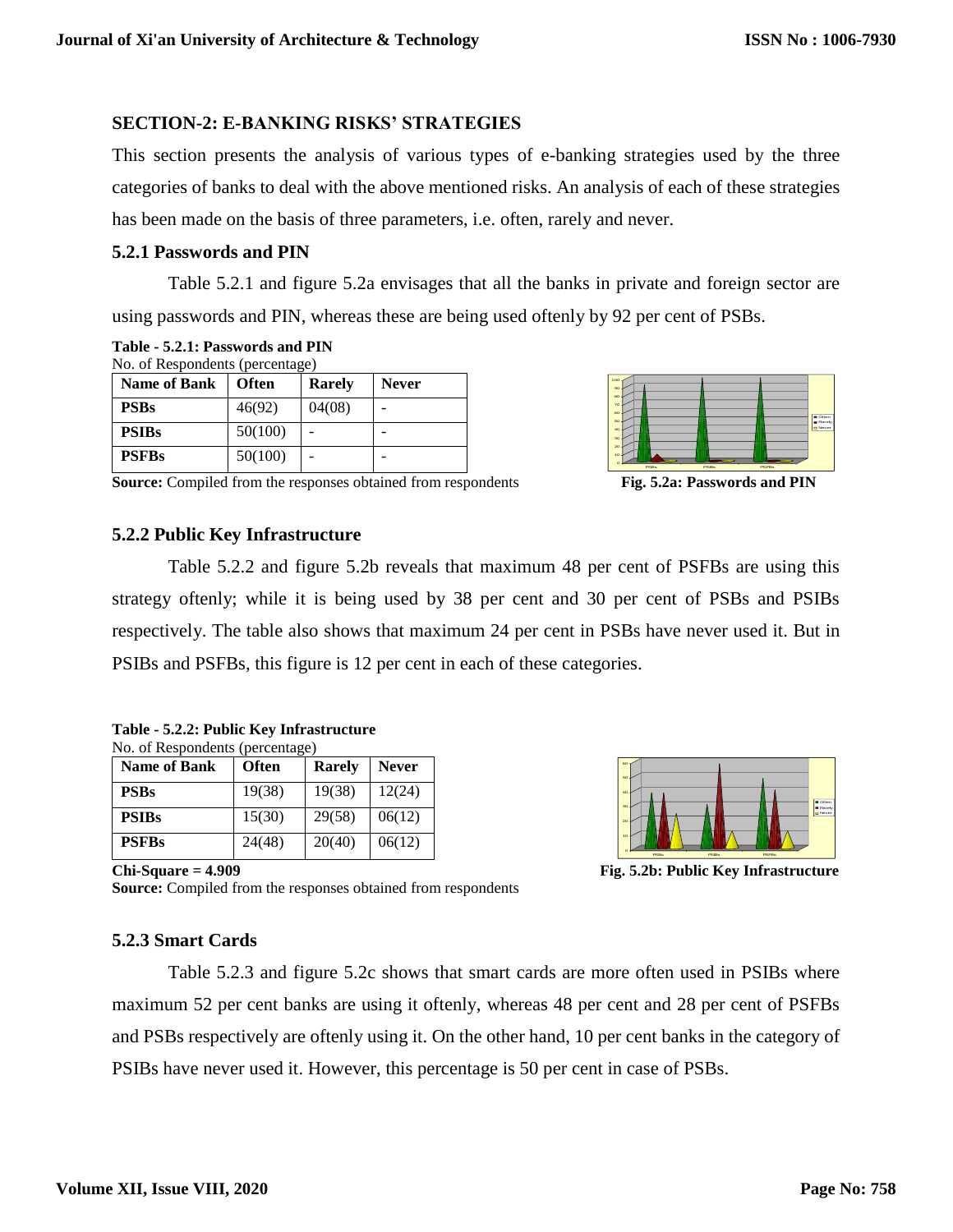|              | <b>Often</b> | Rarely | <b>Never</b> |
|--------------|--------------|--------|--------------|
| <b>PSBs</b>  | 14(28)       | 11(22) | 25(50)       |
| <b>PSIBs</b> | 26(52)       | 19(38) | 05(10)       |
| <b>PSFBs</b> | 24(48)       | 17(34) | 09(18)       |

| Table - 5.2.3: Smart Cards      |  |
|---------------------------------|--|
| No. of Respondents (percentage) |  |

**Chi-Square = 2.000 Fig. 5.2c: Smart Cards**

**Source:** Compiled from the responses obtained from respondents

#### **5.2.4 Physical Certificates**

0 10 20 30 40 50 60 - C PSBs PSIBs PSFBs Often Rarely New car 1

## Table 5.2.4 and figure 5.2d depicts that usage of this strategy is highest in PSBs, i.e. 48 per cent banks are using it oftenly. On the other hand, the PSFBs and PSIBs are at  $2<sup>nd</sup>$  and  $3<sup>rd</sup>$  position with 42 per cent and 40 per cent respectively. In case of PSBs and PSFBs, 20 per cent banks and in PSIBs, 12 per cent banks have not used it at all.

|                                 | Table - 5.2.4: Physical Certificates |
|---------------------------------|--------------------------------------|
| No. of Respondents (percentage) |                                      |

| <b>Name of Bank</b> | <b>Often</b> | <b>Rarely</b> | <b>Never</b> |
|---------------------|--------------|---------------|--------------|
| <b>PSBs</b>         | 24(48)       | 16(32)        | 10(20)       |
| <b>PSIBs</b>        | 20(40)       | 24(48)        | 06(12)       |
| <b>PSFBs</b>        | 21(42)       | 19(38)        | 10(20)       |

0 5 10 15 20 25 30 35 40 45 50 PSBs PSIBs PSFBs Often **I** Rarely Never<sub>t</sub>

**Chi-Square = 4.667 Fig. 5.2d: Physical Certificates**

**Source:** Compiled from the responses obtained from respondents

#### **5.2.5 Data Base Comparison**

**Table - 5.2.5: Data Base Comparison** 

Table 5.2.5 and figure 5.2e clearly presents that data base comparison strategy is highly used in PSFBs where 38 per cent banks are using it oftenly. However, in case of PSIBs and PSBs, this percentage is 36 per cent and 26 per cent respectively.

| <b>Name of Bank</b> | <b>Often</b> | <b>Rarely</b> | <b>Never</b> |
|---------------------|--------------|---------------|--------------|
| <b>PSBs</b>         | 13(26)       | 18(36)        | 19(38)       |
| <b>PSIBs</b>        | 18(36)       | 22(44)        | 10(20)       |
| <b>PSFBs</b>        | 19(38)       | 22(44)        | 09(18)       |



**Chi-Square = 2.000 Fig. 5.2e: Data Base Comparison** 

**Source:** Compiled from the responses obtained from respondents

#### **5.2.6 Biometric Identifiers**

Table 5.2.6 and figure 5.2f elucidates that this strategy is not much in use as PSBs and PSIBs are not using it oftenly whereas, only 10 per cent PSFBs are using it. PSFBs, PSIBs and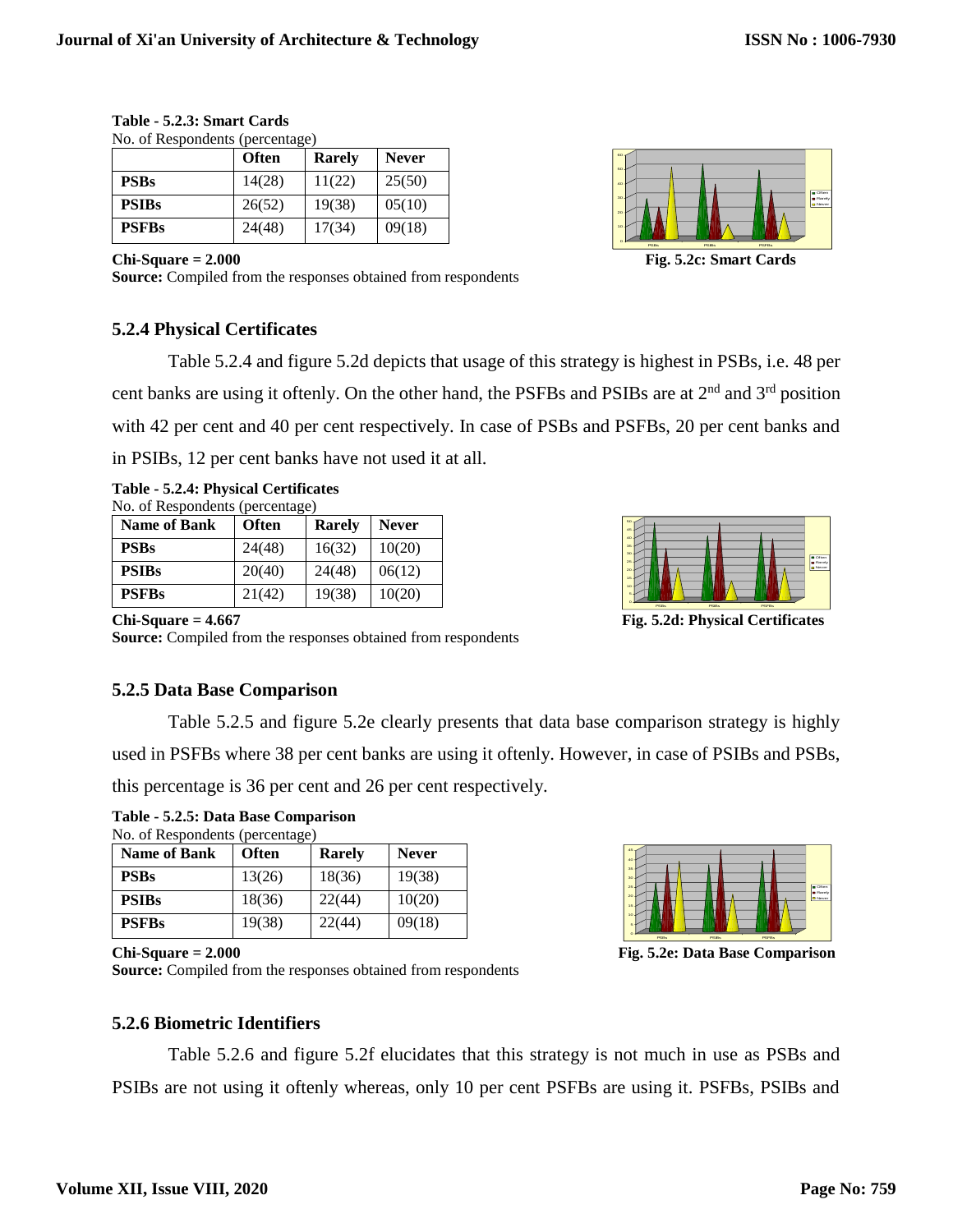PSBs are at 1<sup>st</sup>, 2<sup>nd</sup> and 3<sup>rd</sup> position with 30 per cent, 32 per cent and 66 per cent who never used it.

**Table - 5.2.6: Biometric Identifiers**  No. of Respondents (percentage)

| <b>Name of Bank</b> | <b>Often</b> | Rarely | <b>Never</b> |
|---------------------|--------------|--------|--------------|
| <b>PSBs</b>         |              | 17(34) | 33(66)       |
| <b>PSIBs</b>        |              | 34(68) | 16(32)       |
| <b>PSFBs</b>        | 05(10)       | 30(60) | 15(30)       |



**Source:** Compiled from the responses obtained from respondents **Fig. 5.2f: Biometric Identifiers** 

#### **5.2.7 Cost Benefit Analysis**

Table 5.2.7 and figure 5.2 g projects that cost benefit analysis is widely used in PSFBs where maximum, i.e. 32 per cent of the total banks are using it oftenly and 14 per cent in this category have never used it. In PSIBs, there are 26 per cent and 14 per cent banks using it often and never respectively. PSBs are at  $3<sup>rd</sup>$  number with 30 per cent and maximum 38 per cent banks using it oftenly and never used respectively.

| No. of Respondents (percentage) |  |  |
|---------------------------------|--|--|
|---------------------------------|--|--|

| <b>Name of Bank</b> | <b>Often</b> | Rarely | <b>Never</b> |
|---------------------|--------------|--------|--------------|
| <b>PSBs</b>         | 15(30)       | 16(32) | 19(38)       |
| <b>PSIBs</b>        | 13(26)       | 30(60) | 07(14)       |
| <b>PSFBs</b>        | 16(32)       | 27(54) | 07(14)       |



**Chi-Square = 2.000 Fig. 5.2g: Cost Benefit Analysis** 

**Source:** Compiled from the responses obtained from respondents

#### **5.2.8 Third Party Providers**

Table 5.2.8 and figure 5.2h envisages that this strategy is used in all the three categories of banks. But it is more oftenly used in PSFBs followed by PSIBs and PSBs. 16 per cent of PSIBs had never used this strategy, while this percentage is 26 and 54 in PSFBs and PSBs respectively.

|                                                                               |  | Table - 5.2.8: Third Party Providers |
|-------------------------------------------------------------------------------|--|--------------------------------------|
| $\mathbf{M}$ a $\mathbf{F} \mathbf{D}$ consumed in $(\mathbf{u}, \mathbf{u})$ |  |                                      |

| <b>Name of Bank</b> | <b>Often</b> | <b>Rarely</b> | <b>Never</b> |
|---------------------|--------------|---------------|--------------|
| <b>PSBs</b>         | 17(34)       | 06(12)        | 27(54)       |
| <b>PSIBs</b>        | 18(36)       | 24(48)        | 08(16)       |
| <b>PSFBs</b>        | 23(46)       | 14(28)        | 13(26)       |

**Source:** Compiled from the responses obtained from respondents



Chi-Square = 0.667 **Fig. 5.2h: Third Party Providers Fig. 5.2h: Third Party Providers**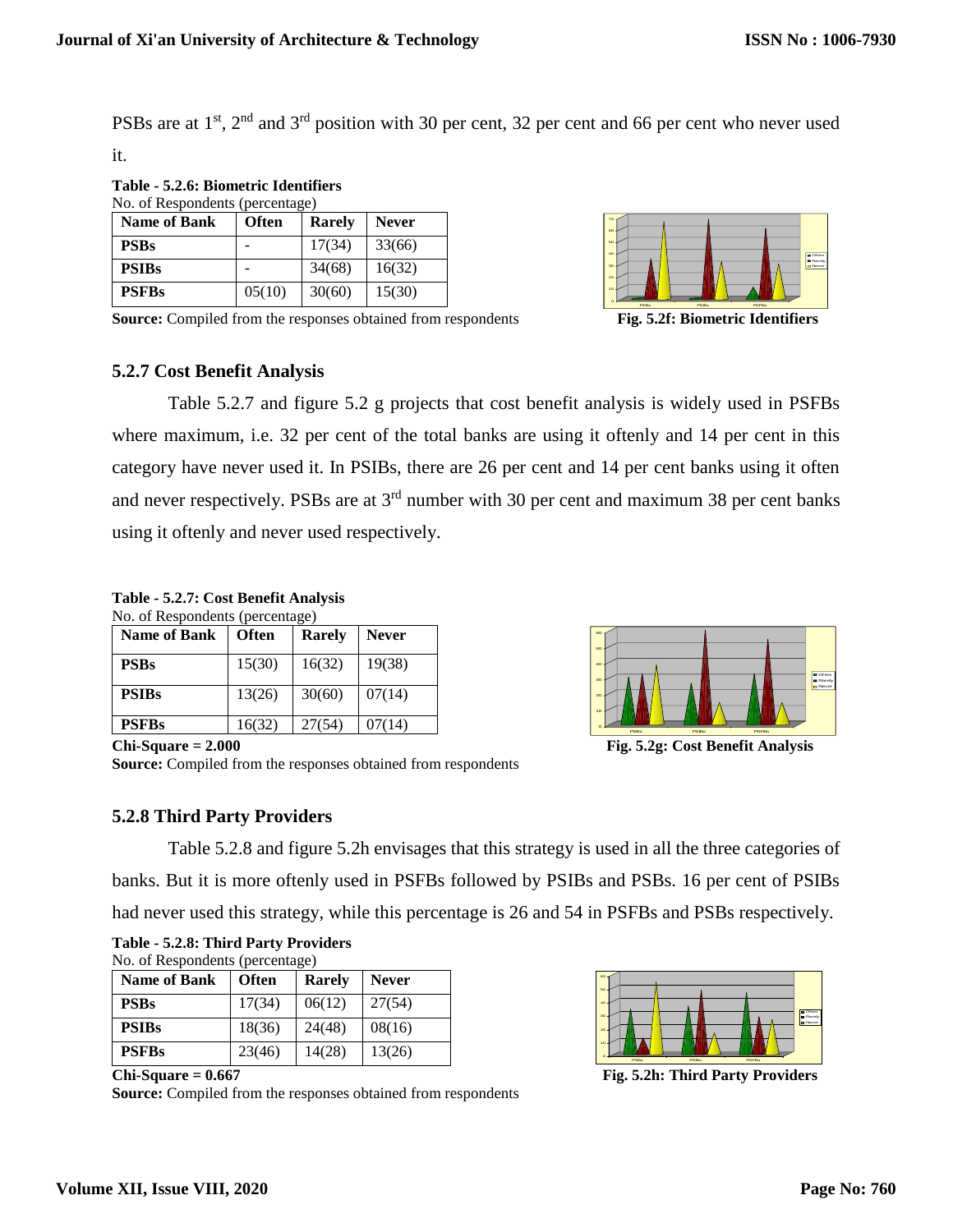## **5.2.9 Adequate MIS**

Table 5.2.9 and figure 5.2i reveals that PSFBs with regard to the use of this strategy are at the leading position where there is not a single bank that has not used it ever. PSIBs are at 2nd number with 48 per cent and 12 per cent banks using it oftenly and never respectively. While in PSBs, the same is 38 per cent and 22 per cent respectively making the least use of this strategy.

| Table - 5.2.9: Adequate MIS     |
|---------------------------------|
| No. of Respondents (percentage) |

| <b>Name of Bank</b> | <b>Often</b> | <b>Rarely</b> | <b>Never</b> |
|---------------------|--------------|---------------|--------------|
| <b>PSBs</b>         | 19(38)       | 20(40)        | 11(22)       |
| <b>PSIBs</b>        | 24(48)       | 20(40)        | 06(12)       |
| <b>PSFBs</b>        | 19(38)       | 31(62)        |              |



**Source:** Compiled from the responses obtained from respondents **Fig. 5.2i: Adequate MIS** 

#### **5.2.10 Combined usage of strategies**

Table 5.2.10 and figure 5.2j depicts that the usage of all the risk mitigation strategies is highest in PSFBs, where 45 per cent banks are using oftenly. The percentage of banks using strategies often is minimum, i.e. 37 per cent in PSBs and 41 per cent in PSIBs. The percentage of banks never using these strategies is 35 per cent, 14 per cent and 15 per cent in PSBs, PSFBs and PSIBs respectively.

**Table - 5.2.10: Combined Usage of Strategies** No. of Respondents (percentage)

| TVO. OF RESPONDENTS (DETCENTAGE) |              |         |              |
|----------------------------------|--------------|---------|--------------|
| <b>Name of Bank</b>              | <b>Often</b> | Rarely  | <b>Never</b> |
| <b>PSBs</b>                      | 167(37)      | 127(28) | 156(35)      |
| <b>PSIBs</b>                     | 184(41)      | 202(45) | 64(14)       |
| <b>PSFBs</b>                     | 201(45)      | 180(40) | 69(15)       |

**Source:** Compiled from the responses obtained from respondents

# **Chi-Square = 2.667**



40 45



The calculated value of F is less than the tabulated value; therefore, the null hypothesis i.e. there is no significant difference in the various types of strategies used by PSBs, PSIBs and PSFBs in India to mitigate these risks can be accepted. It means that the alternative hypothesis, i.e. there is a significant difference in the various types of strategies used by PSBs, PSIBs and PSFBs in India to mitigate these risks cannot be accepted.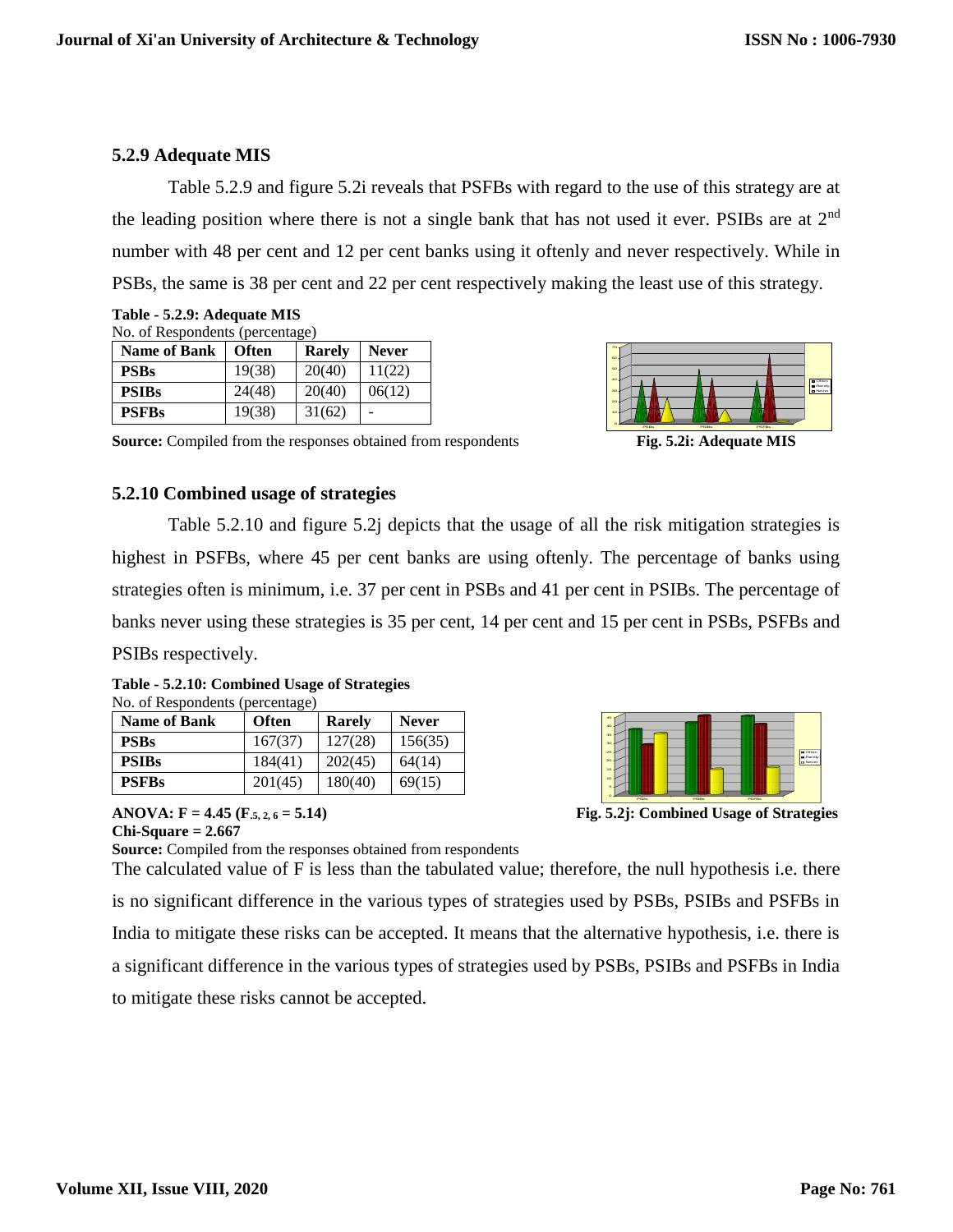#### **Other Concerned Facts about these Banks**

Some other valuable data, which is collected in the process of examining the e-banking risks and strategies, is presented as under:

#### **5.3. E-banking Products Offered by the Bank**

Table 5.3 and figure 5.3a shows clearly that the various products offered by the banks under e-banking. ATM is the most popular product offered by all the banks and is used oftenly with 100 per cent.

| $180.$ Of Respondents (percentage)<br>Name of Bank (Service) | Yes     | N <sub>0</sub> |
|--------------------------------------------------------------|---------|----------------|
| a) ATM                                                       |         |                |
| <b>PSBs</b>                                                  | 50(100) | -              |
| <b>PSIBs</b>                                                 | 50(100) |                |
| <b>PSFBs</b>                                                 | 50(100) | -              |
| b) Mobile Banking                                            |         |                |
| <b>PSBs</b>                                                  | 19(38)  | 31(62)         |
| <b>PSIBs</b>                                                 | 34(68)  | 16(32)         |
| <b>PSFBs</b>                                                 | 36(72)  | 14(28)         |
| c) Internet Banking                                          |         |                |
| <b>PSBs</b>                                                  | 28(56)  | 32(64)         |
| <b>PSIBs</b>                                                 | 40(80)  | 10(20)         |
| <b>PSFBs</b>                                                 | 42(84)  | 08(16)         |
| d) Credit Card                                               |         |                |
| <b>PSBs</b>                                                  | 45(90)  | 05(10)         |
| <b>PSIBs</b>                                                 | 46(92)  | 04(08)         |
| <b>PSFBs</b>                                                 | 46(92)  | 04(08)         |
| e) ATM cum Debit Card                                        |         |                |
| <b>PSBs</b>                                                  | 44(88)  | 06(12)         |
| <b>PSIBs</b>                                                 | 45(90)  | 05(10)         |
| <b>PSFBs</b>                                                 | 45(90)  | 05(10)         |
| f) Electronic Payments                                       |         |                |
| <b>PSBs</b>                                                  | 34(68)  | 16(32)         |
| <b>PSIBs</b>                                                 | 41(82)  | 09(18)         |
| <b>PSFBs</b>                                                 | 36(72)  | 14(28)         |

#### **Table - 5.3: E-Banking Products offered by the Banks**  $No. of **Daenondonte** (p)$



**Fig. 5.3a: E-Banking Products offered by the Banks Source:** Compiled from the responses obtained from respondents

#### **5.4. Type of the Bank's Website**

Table 5.4 and figure 5.4a presents that in case of PSFBs; the maximum 80 per cent banks are having transactional websites and 20 per cent communicative making it  $1<sup>st</sup>$  amongst all. PSIBs are at 2nd position with 62 per cent transactional, 28 per

cent communicative and 10 per cent informational sites. PSBs are at the last position with 48 per cent, 38 per cent and 14 per cent transactional, communicative and informational sites respectively.

| Table - 5.4: Type of the Bank's Website |  |
|-----------------------------------------|--|
| No. of Respondents (percentage)         |  |

| Name of<br><b>Bank</b> | <b>Informational</b> | <b>Communicative</b> | <b>Transactional</b> |
|------------------------|----------------------|----------------------|----------------------|
| <b>PSBs</b>            | 07(14)               | 19(38)               | 24(48)               |
| <b>PSIBs</b>           | 05(10)               | 14(28)               | 31(62)               |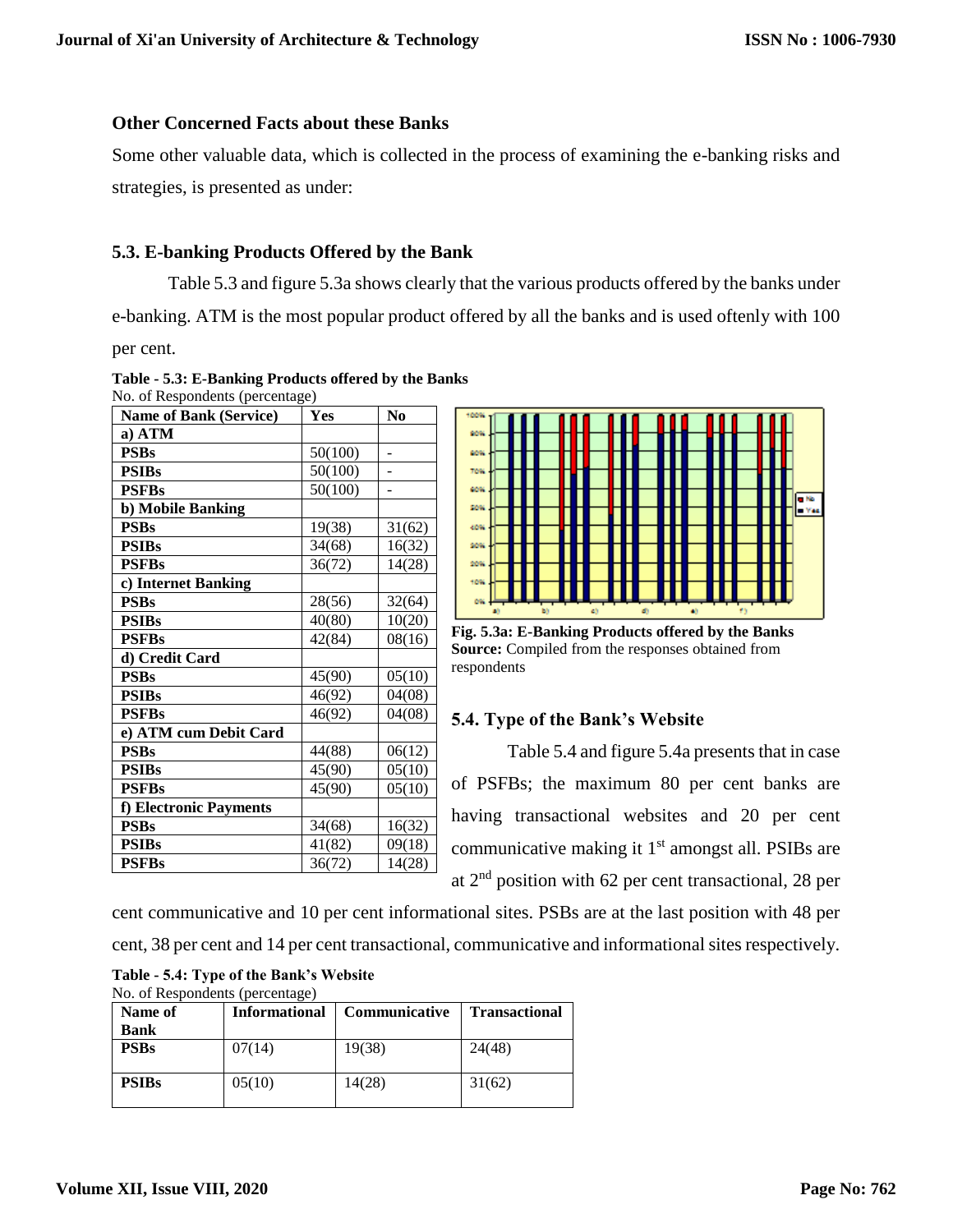| `∩∩،<br>(80)<br><b>PSFBs</b><br>-<br>1 OU<br>*∿ |  |
|-------------------------------------------------|--|
|-------------------------------------------------|--|



**Source:** Compiled from the responses obtained from respondents **Fig. 5.4a: Type of the Bank's Website**

It is informed from the above that risks are less in PSBs and they are not facing the risks very often as is evident from the table 3.1.7 as compared to PSIBs and PSFBs. This is because of the fact that less service are offered in these banks and transactional sites are also comparatively less as shown by the tables 3.3 and 3.4 respectively. As far as the strategies used to mitigate the risks are concerned, there is no significant difference in various groups of banks regarding the use of different strategies.

#### **VI. FINDINGS**

The analysis indicates several significant differences in the profile of the banks regarding various e-banking products; and various risks and their strategies. The main findings are summarized as follows:

- Foreign and private sector banks offered a broad range of services through electronic means and their usage rate is also high among the respondents in each type of e-banking service.
- Maximum 82 per cent of the total PSIBs are offering electronic payment facility. PSFBs are at the 2<sup>nd</sup> place with 72 per cent respondents, whereas PSBs are at the lowest place with only 68 per cent respondents.
- Out of the total respondents, 70 per cent/28 per cent are highly agree/agree that e-banking services saves time, while only 2 per cent respondents are disagreeing to it.
- Users of mobile banking are also very low in PSBs and PSFBs where only 18 per cent and 25 per cent respondents respectively are using it. In case of PSIBs, this is highest, i.e. 58 per cent.
- A significant difference is found in the three groups of banks regarding the various types of e-banking risks which the banks are facing. In PSFBs, 65 per cent banks are facing these risks either often or rarely. The same is 60 per cent and 48 per cent in case of PSIBs and PSBs respectively.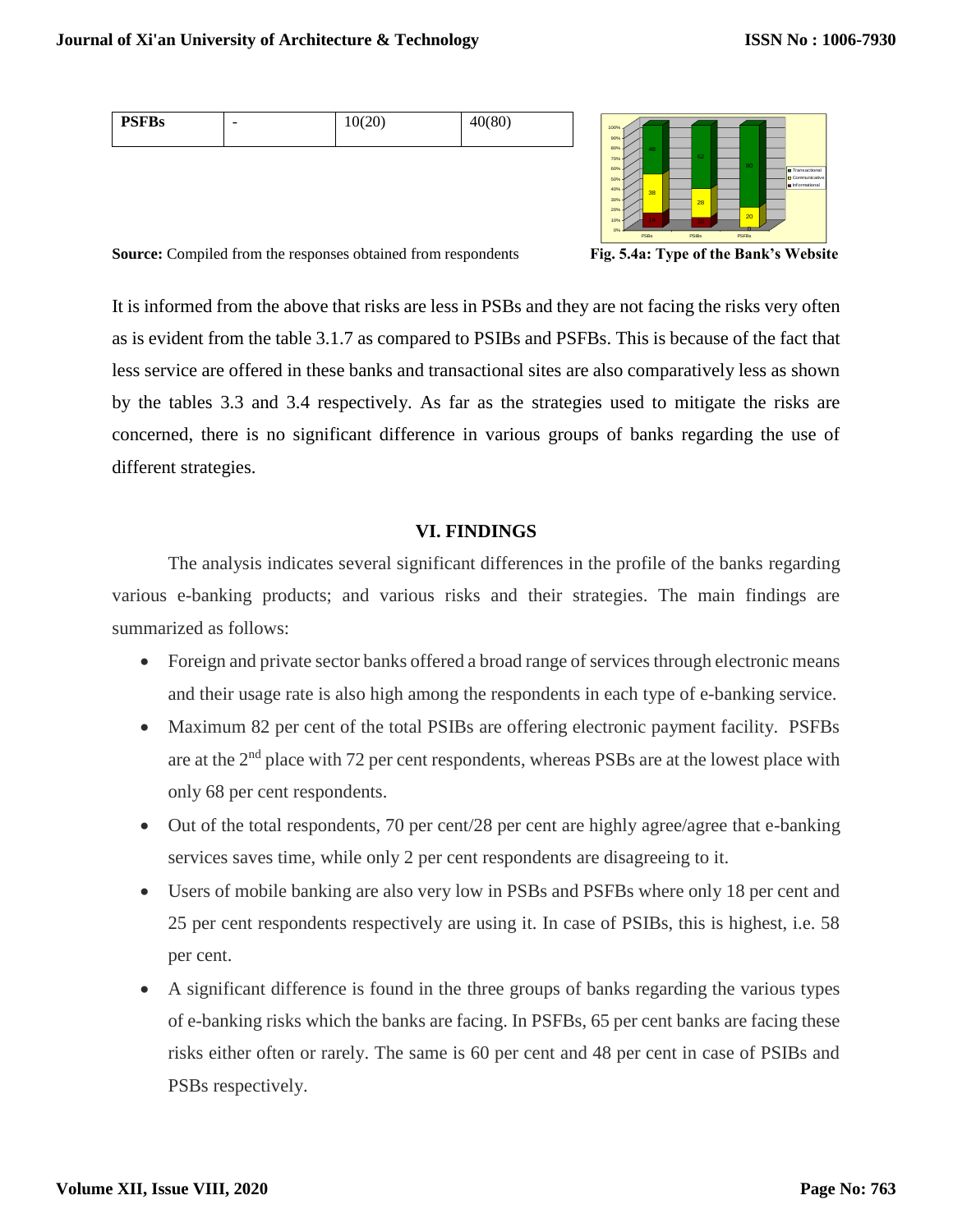- There is no significant difference between the three groups of banks in respect to the use of risk management strategies. However, PSFBs are using these strategies more often with a usage rate of 45 per cent than PSIBs where the usage rate is 41 per cent, whereas it is lowest, i.e., 37 per cent in PSBs.
- Most of the growth of Internet banking and Mobile banking in India is due to PSIBs and PSFBs operating in India.

#### **VII. SUGGESTIONS**

Some of the valuable suggestions to increase the e-banking services in India are given below:

- 1. Banks' system must be technologically equipped to handle various risks associated with ebanking. Banks to be able to handle all these risks should:
- Have a clear and widely disseminated strategy that is driven from the top and takes into account the effects of e-banking together with an effective process for measuring performance against it.
- Take into account the effect that e-provision will have upon their business risk exposures and manage these accordingly.
- Undertake market research, adopt systems with adequate capacity and scalability, undertake proportional advertising campaigns and ensure that they have adequate staff coverage and a suitable business continuity plan.
- Ensure they have adequate management information in a clear and comprehensible format.
- Take a strategic and proactive approach to information security, maintaining adequate staff expertise, building best practice controls and testing and updating these as the market develops. Make active use of system based security management and monitoring tools.
- Ensure that crisis management processes are able to cope with Internet related incidents.
- 2. Banks, international organizations, governments and financial institutions should work together to manage all the e-banking risks. The partnerships must continue to enhance consumer trust towards e-banking. Banks conducting business online should consider security and reliability as their first business priority for customer retention.
- 3. Mostly, the frauds happen due to impersonation, sniffing information on its travel and hacking into the computer. The impersonation can be for an individual, a web site, a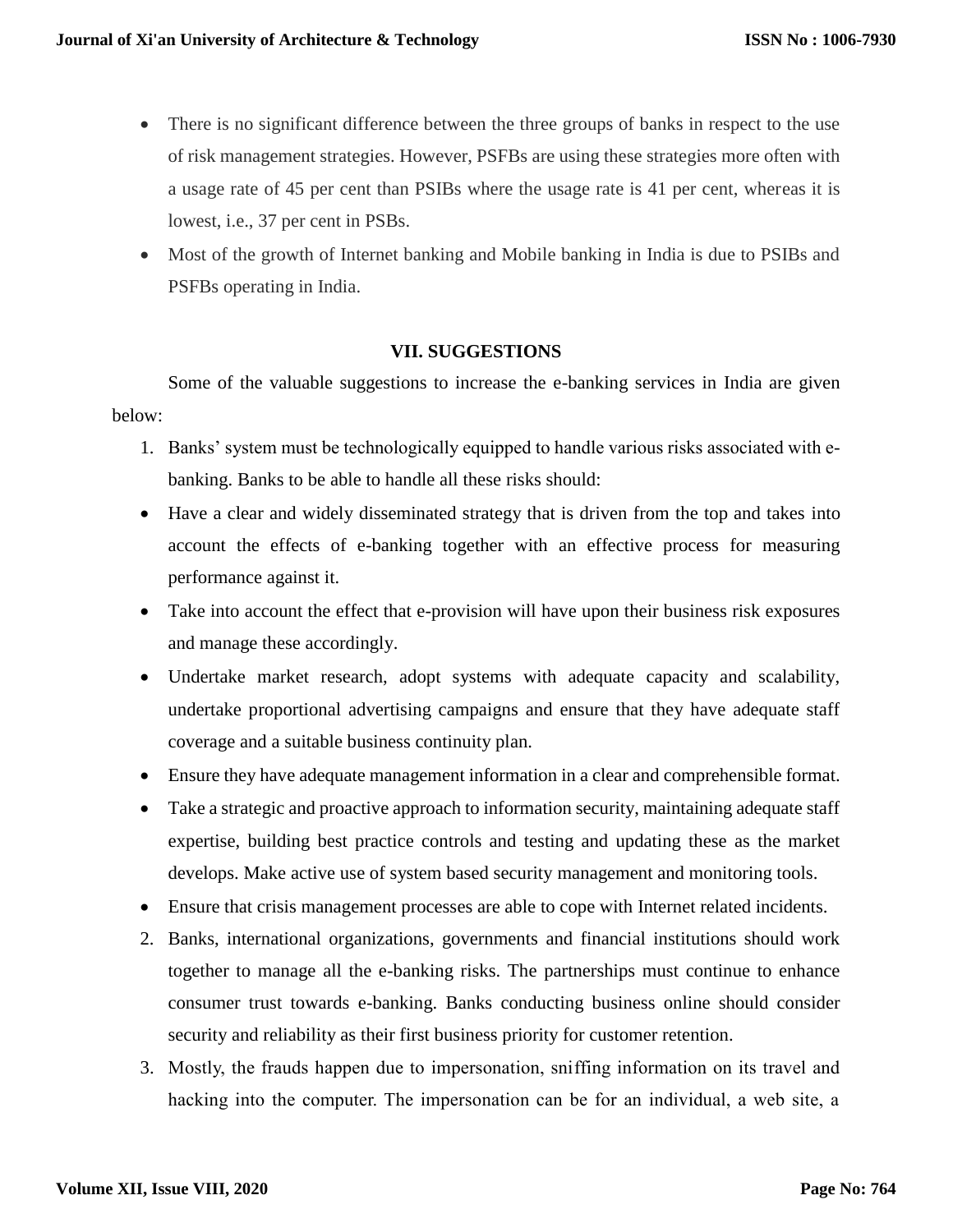computer, a router etc. The frauds due to impersonation and sniffing can be minimized by adopting PKI. Frauds due to hacking and not able to deploy PKI etc. can be minimized by firewalls and IDS.

- 4. Credit card fraud was always there even before the e-commerce days, but certainly has gone up due to the advantages Internet offers to the fraudsters. This is one area which is very attractive for organized crime. No doubt that credit cardholder and card issuers also face losses, but it is the e-merchant who suffers maximum losses. All the precautions will not eliminate this fraud totally, but its number can certainly be reduced. The only way to reduce the chances of falling prey to fraudsters is by being eternally vigilant and establishing sound procedures.
- 5. Developing just a me-too website would not work for the banks. Several banks are creating electronic financial communities in which customers assemble to present and pay bills while satisfying other financial and informational needs. By bringing consumers and vendors together at one site, financial institutions can leverage the trust, clients have in them, and act as the intermediary to ensure billers get paid and consumers get satisfactory services.
- 6. The banks should have a clear and widely disseminated strategy that is driven from the top and takes into account the effects of e-banking, together with an effective process for measuring performance against it, system with adequate capacity and scalability, strategic and proactive approach to information security and active use of system based security management and monitoring tools.
- 7. The banks should recognize the potential threat of computer frauds and crimes and focus on its prevention so that the future of computerization becomes safe and sound. The government should come out with laws to handle computer crimes expeditiously.
- 8. The banks should develop a successful e-banking initiative for poorer people entails managing of a host of inter-related issues, technology, pricing, financial literacy, functionality, partnerships, delivery channels, POS distribution, regulation etc.
- 9. Last but not the least, banks may conduct periodical surveys and take customer views on the simplicity and ease of operation of their websites and other e-banking initiatives.

Banks in the process of financial intermediation are confronted with various kinds of financial and non-financial risks, viz. credit, interest rate, foreign exchange rate, liquidity, equity